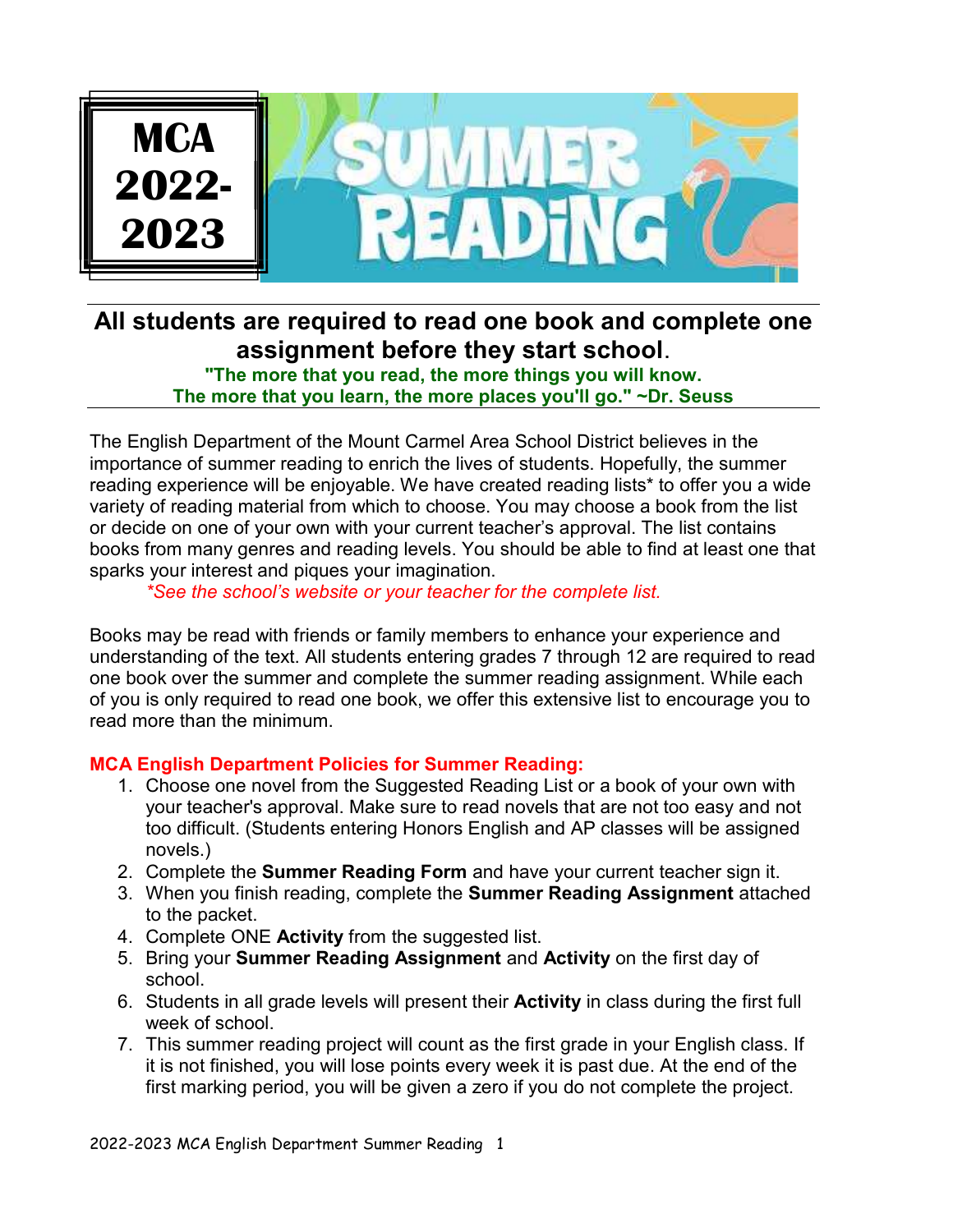| <b>Activity 1: Sequence of Action</b><br><b>Objectives:</b><br>Demonstrate understanding of sequence of<br>$\bullet$<br>action<br>Define new vocabulary terms<br><b>Activity:</b><br>Create a timeline of events that take place in the<br>$\bullet$<br>novel<br><b>Target five important events</b><br>$\bullet$<br>List and define five new or interesting words you<br>learned<br><b>Presentation:</b><br>You will present your activity to the class,<br>explaining how the author conveyed the series<br>of events.<br>Try to include literary elements such as<br>flashback and climax.<br><b>Activity 3: Characterization</b>                                                                                                                                                                                                                                                                                                                                                                         | <b>Activity 2: Setting</b><br><b>Objectives:</b><br>Demonstrate understanding of setting<br>$\bullet$<br>Define new vocabulary terms<br>$\bullet$<br><b>Activity:</b><br>Identify the setting of the novel<br>$\bullet$<br>Draw or find pictures to describe both the time<br>$\bullet$<br>and place represented in the novel. Use five<br>adjectives to describe the setting.<br>If the setting is an actual place, include a map to<br>$\bullet$<br>show its relationship to other places in the<br>world/country.<br>List and define five new or interesting words<br>$\bullet$<br>you learned.<br><b>Presentation:</b><br>You will present your activity to the class,<br>$\bullet$<br>explaining how the author developed the setting.<br>Think about how the author develops the setting<br>$\bullet$<br>to convey feelings and set the mood.<br><b>Activity 4: Figurative Language</b> |
|--------------------------------------------------------------------------------------------------------------------------------------------------------------------------------------------------------------------------------------------------------------------------------------------------------------------------------------------------------------------------------------------------------------------------------------------------------------------------------------------------------------------------------------------------------------------------------------------------------------------------------------------------------------------------------------------------------------------------------------------------------------------------------------------------------------------------------------------------------------------------------------------------------------------------------------------------------------------------------------------------------------|-----------------------------------------------------------------------------------------------------------------------------------------------------------------------------------------------------------------------------------------------------------------------------------------------------------------------------------------------------------------------------------------------------------------------------------------------------------------------------------------------------------------------------------------------------------------------------------------------------------------------------------------------------------------------------------------------------------------------------------------------------------------------------------------------------------------------------------------------------------------------------------------------|
| Objectives:<br>Demonstrate understanding of character<br>$\bullet$<br>development<br>Define new vocabulary terms<br>$\bullet$<br><b>Activity:</b><br>Draw an outline of one main character in the<br>$\bullet$<br>novel<br>Inside the outline, write/place symbols/pictures<br>$\bullet$<br>to describe the internal elements of his/her<br>character. Think about character traits such as<br>honesty or bravery.<br>Outside the outline, write/place symbols/pictures<br>$\bullet$<br>to describe the external elements of his/her<br>character. Think about physical characteristics<br>like the way the character looks or dresses.<br>Include five different characteristics or traits.<br>List and define five new or interesting words you<br>learned.<br><b>Presentation:</b><br>You will present your activity to the class,<br>explaining how the author develops the<br>characters.<br>Think about how the characters interact with<br>each other and the types of relationships they<br>develop. | <b>Objectives:</b><br>Demonstrate understanding of the use of<br>$\bullet$<br>figurative language<br>Define new vocabulary terms<br>$\bullet$<br><b>Activity:</b><br>As you read, identify elements of figurative<br>$\bullet$<br>language<br>Look for five examples of figurative language<br>$\bullet$<br>such as simile, metaphor, personification,<br>alliteration, hyperbole, idiom, allegory, and<br>irony.<br>Find or draw a picture to represent one of your<br>$\bullet$<br>examples.<br>List and define five new or interesting words<br>$\bullet$<br>vou learned.<br><b>Presentation:</b><br>You will present your activity to the class,<br>$\bullet$<br>explaining how the author uses figurative<br>language to develop his/her style.                                                                                                                                          |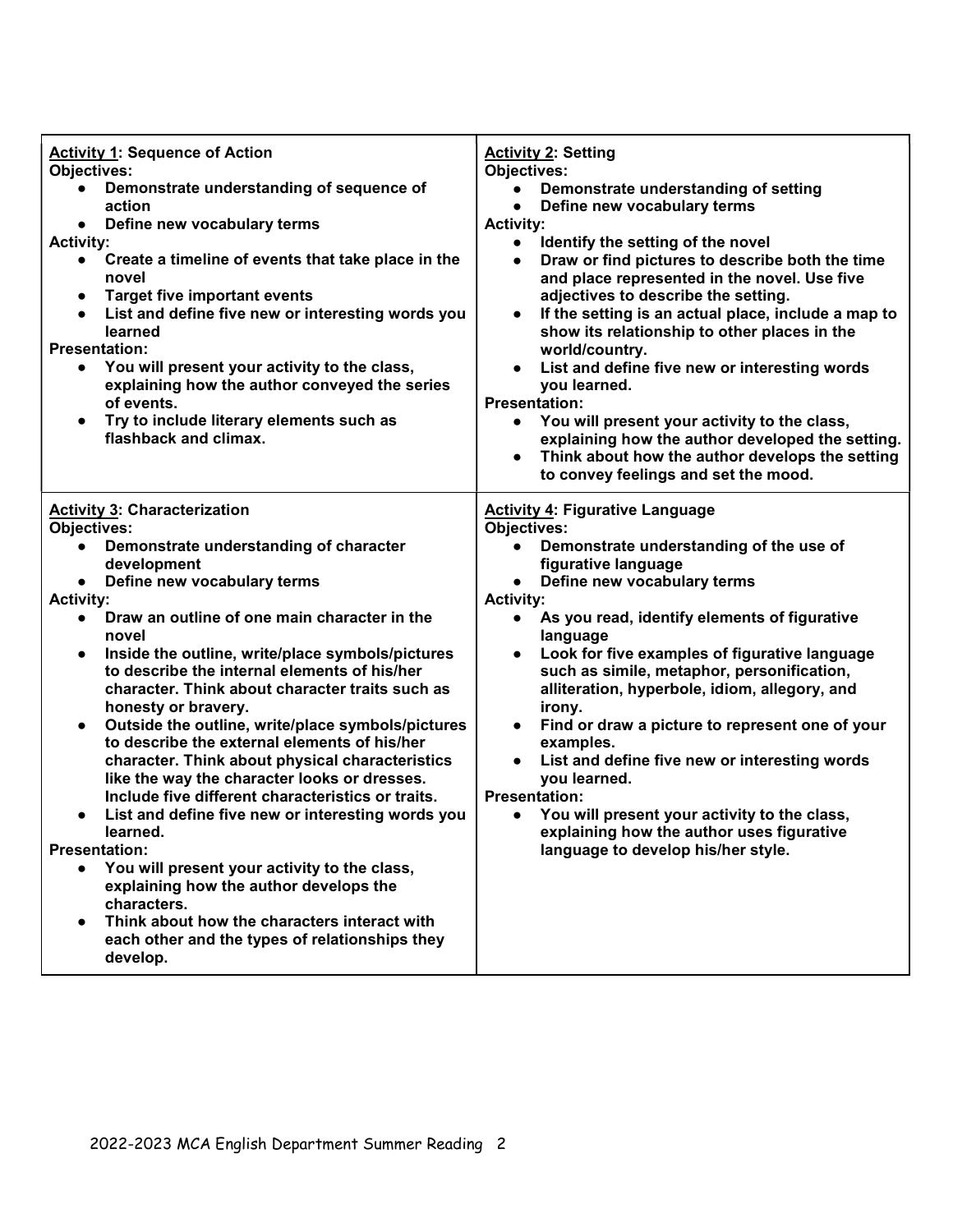| <b>Activity 5: Symbols</b><br><b>Objectives:</b><br>• Analyze literature/demonstrate understanding<br>through the use of symbols<br>• Define new vocabulary terms<br><b>Activity:</b><br>As you read, identify examples of symbols.<br>Identify five examples of symbolic images.<br>$\bullet$<br>Bring an object to represent one of your<br>examples.<br>• List and define five new or interesting words you<br>learned.<br><b>Presentation:</b><br>• You will present your activity to the class,<br>explaining how the author's use of symbolism<br>helps to develop his/her style. | <b>Activity 6: Theme</b><br>Objectives:<br>Analyze literature/demonstrate understanding of<br>theme<br>Define new vocabulary terms<br><b>Activity:</b><br>As you read, identify some quotations from the<br>text that help to identify the theme.<br>Create a poster $(8\frac{1}{2} \times 11)$ with one quote from<br>the novel that demonstrates its general theme.<br>List and define five new or interesting words<br>you learned.<br><b>Presentation:</b><br>You will present your activity to the class,<br>$\bullet$<br>explaining the theme of the novel and the<br>quotation(s) you have selected. |
|-----------------------------------------------------------------------------------------------------------------------------------------------------------------------------------------------------------------------------------------------------------------------------------------------------------------------------------------------------------------------------------------------------------------------------------------------------------------------------------------------------------------------------------------------------------------------------------------|-------------------------------------------------------------------------------------------------------------------------------------------------------------------------------------------------------------------------------------------------------------------------------------------------------------------------------------------------------------------------------------------------------------------------------------------------------------------------------------------------------------------------------------------------------------------------------------------------------------|
|                                                                                                                                                                                                                                                                                                                                                                                                                                                                                                                                                                                         |                                                                                                                                                                                                                                                                                                                                                                                                                                                                                                                                                                                                             |

## Summer Reading Activity Choices (on the previous page): Be prepared to present your activity on the first day of class. Summer Reading Assignment Form:

Title:

Author:

Main Characters:

1. What are the important events that take place in the book? (List in chronological order)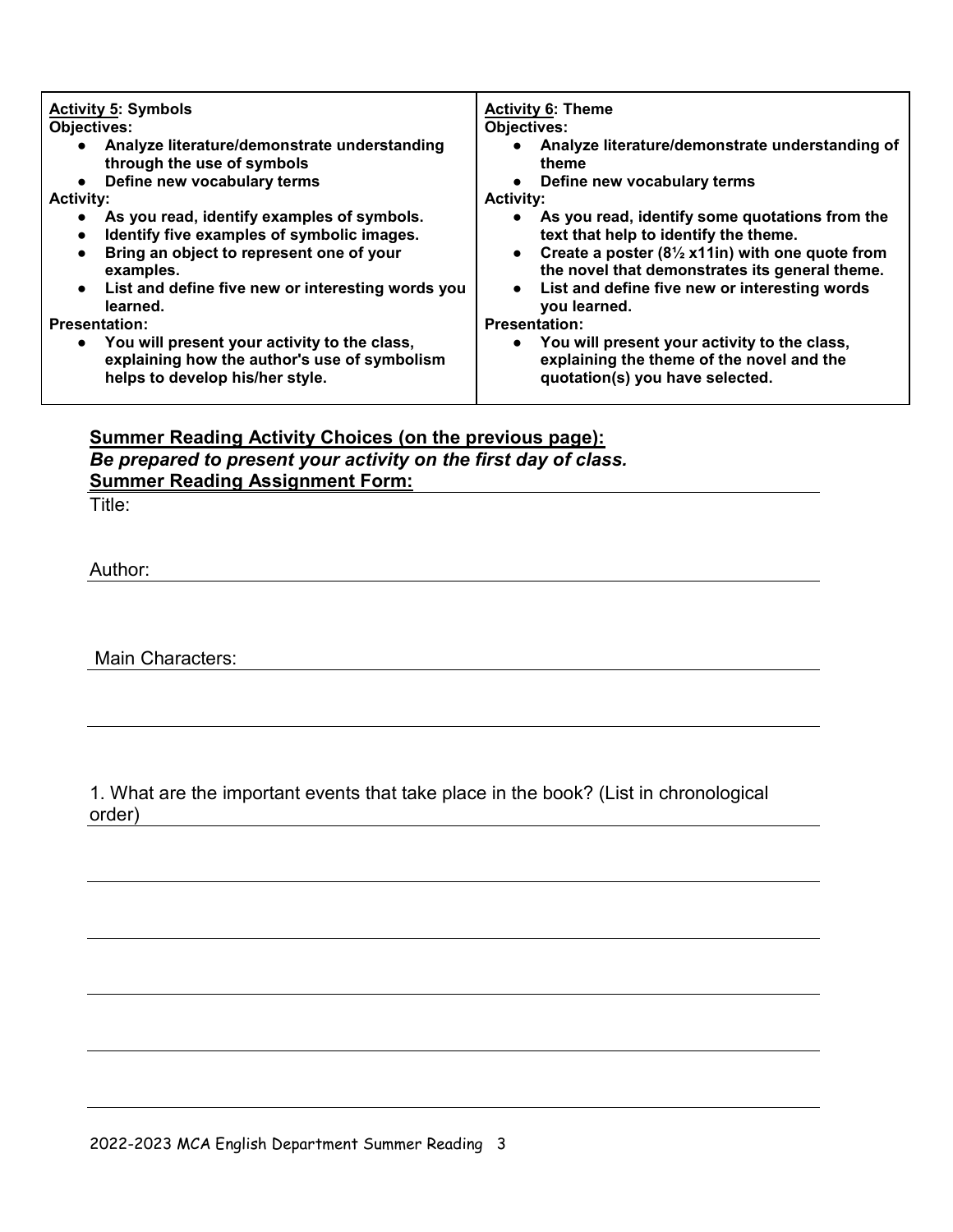2. What are the most important ideas that the author wants you to consider?

3. Copy one or two short quotations or passages that you think are particularly important.

Students going into Honors classes are assigned specific books to read:

Entering Honors English 9: The Call of the Wild by Jack London Entering Honors English 10: Into the Wild by Jon Krakauer Entering Honors English 11: The Bean Trees by Barbara Kingsolver Entering Honors English 12: 1984 by George Orwell Entering AP English: Beowulf, The House on Mango Street, Things Fall Apart, Summer AP Reading Packets will be distributed.